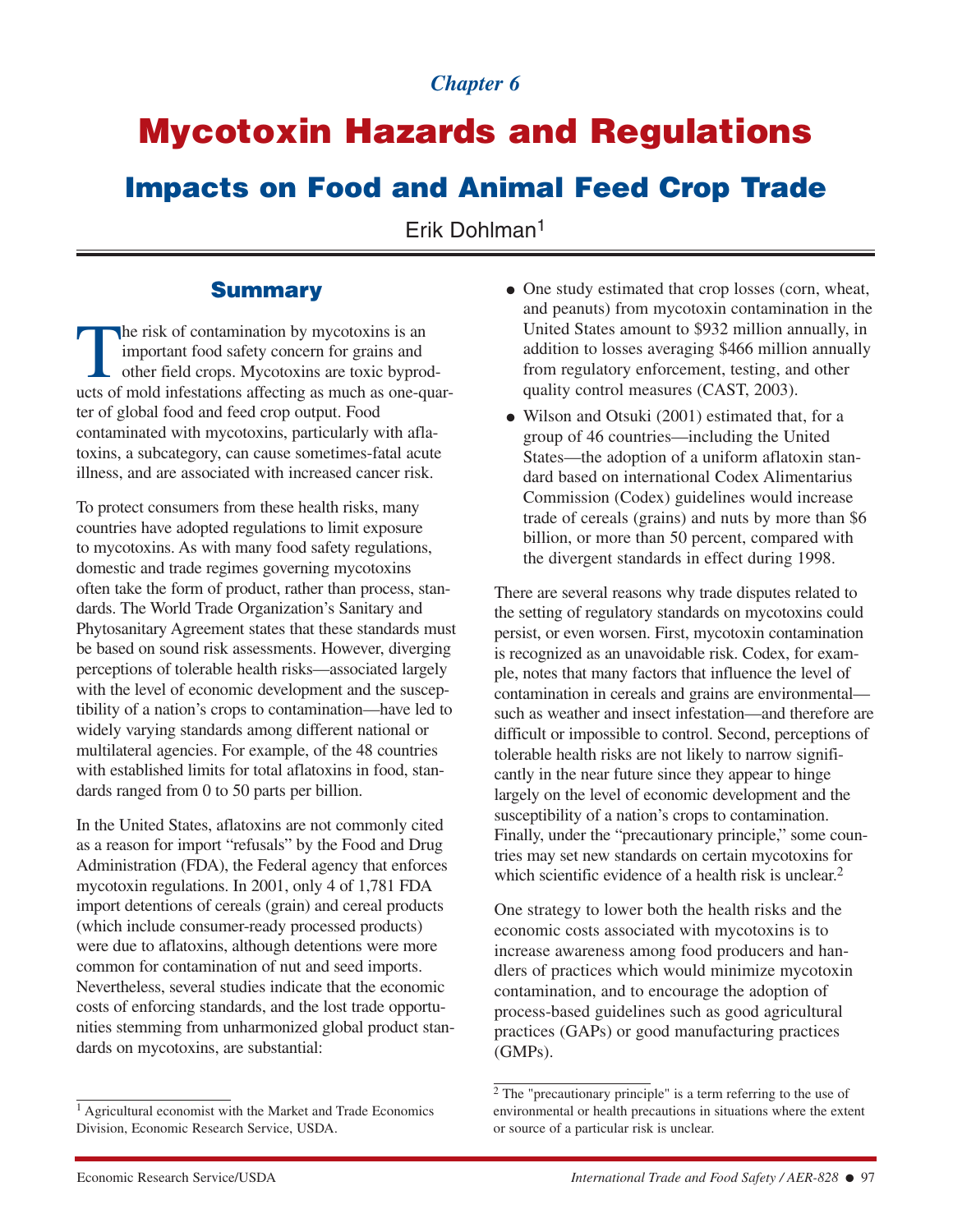# **Introduction**

Concerns about human health arise when grains and other field crops are found to contain unsafe chemicals, additives, or other contaminants. Many countries have established sanitary and phytosanitary (SPS) regulations to protect consumers from these health risks, while seeking to balance health benefits with the potential trade disruptions, economic losses, and market uncertainties that regulations can cause. Among grains and other field crops, perhaps the most prevalent—if publicly unrecognized—source of food-related health risks are naturally occurring poisonous substances called mycotoxins. Consuming grains or other foods contaminated with certain mycotoxins can be fatal if the toxins are present at very high levels. Long-term exposure to mycotoxins can increase cancer risk, and suppress the immune system, among other health problems.

Although humans face health risks stemming from the contamination of grains with other naturally occurring substances, mycotoxins are unique in that they are produced naturally on the grain, and their presence (at least initially) is usually associated with uncontrollable factors such as climatic conditions.<sup>3</sup> The presence of mycotoxins can also be distinguished from plant infestations that affect grains—such as TCK smut and Karnal bunt infestations which are still subject to SPS-related import controls designed to protect the quality of domestically produced crops—but pose no food safety risk.

Mycotoxins are produced by certain fungi (e.g., *Aspergillus* ssp., *Penicillium* ssp., and *Fusarium* ssp.) that grow on human food and animal feed ingredients such as corn, sorghum, wheat, barley, peanuts, and other legumes and oilseeds. Five broad groups of mycotoxins—aflatoxin, vomitoxin, ochratoxin A, fumonisin, and zearalenone—are commonly found in food and feed grains (table 6.1). Among mycotoxins, probably the most widely recognized risk comes from aflatoxins. Aflatoxins are extremely potent carcinogenic and mutagenic substances that first came into the public spotlight—and were formally identified—in the early 1960s following the deaths of more than 100,000 young turkeys on a poultry farm in England. The socalled Turkey X disease was eventually tied to high levels of aflatoxin in Brazilian peanut meal imported as a feed ingredient. Aflatoxin contamination is most

<sup>3</sup> For example, dioxins also occur naturally—sometimes as a result of forest fires or volcanic eruptions—but they are often the byproduct of industrial processes (see chapter 8).

common in African, Asian, and South American countries with warm and humid climates, but also occurs in temperate areas of North America and Europe. These five groups of mycotoxins all pose health concerns and are subject to SPS or other regulatory measures.

The fungi (mold) that produce mycotoxins can emerge either in the field (in soil, decaying vegetation, and grains undergoing microbiological deterioration) or during postharvest transportation or storage. Temperature stress is an important cause of fungi growth on crops in the field, and high moisture content (water activity) and temperature are associated with the growth of fungi in stored grain. Detection and control of the fungi is a continuous concern since the fungi can become established and remain with the commodity anywhere along the production, storage, transportation, and processing chain. A further concern is that the absence of visible mold does not guarantee the grain is free from mycotoxin, and cooking or processing the food product does not necessarily rid it of mycotoxin contamination. For example, molds contaminated with aflatoxins have been isolated in processed food products such as bread, macaroni, cooked meat, cheese, and flour (Guerzoni, 1999).

For the consumer, a food safety concern is potential exposure to mycotoxins through consumption of food from contaminated crops, which can produce acute and/or long-term health problems. Consuming food products that contain high levels of certain mycotoxins can cause the rapid onset of mycotoxicosis, a severe illness characterized by vomiting, abdominal pain, pulmonary edema, convulsions, coma, and in rare cases, death. Although lethal cases are uncommon, acute illnesses from mycotoxins, particularly aflatoxins (aflatoxicosis), have been reported from many parts of the world, usually in developing countries. Some notable outbreaks include the deaths of 3 Taiwanese in 1967, and the deaths of more than 100 people in Northwest India in 1974. Both outbreaks were attributed to aflatoxin contamination, of rice in Taiwan and corn in India. Vomitoxin was responsible for another large-scale incident of mycotoxicosis in India in 1988.

Although more difficult to directly associate with mycotoxin contamination, an equal, or perhaps even greater, food safety concern than acute illness is the long-term effects of lower-level mycotoxin consumption, particularly the risks of cancer and immune deficiency. Aflatoxin B1 was placed on the list of known human carcinogens by the International Agency for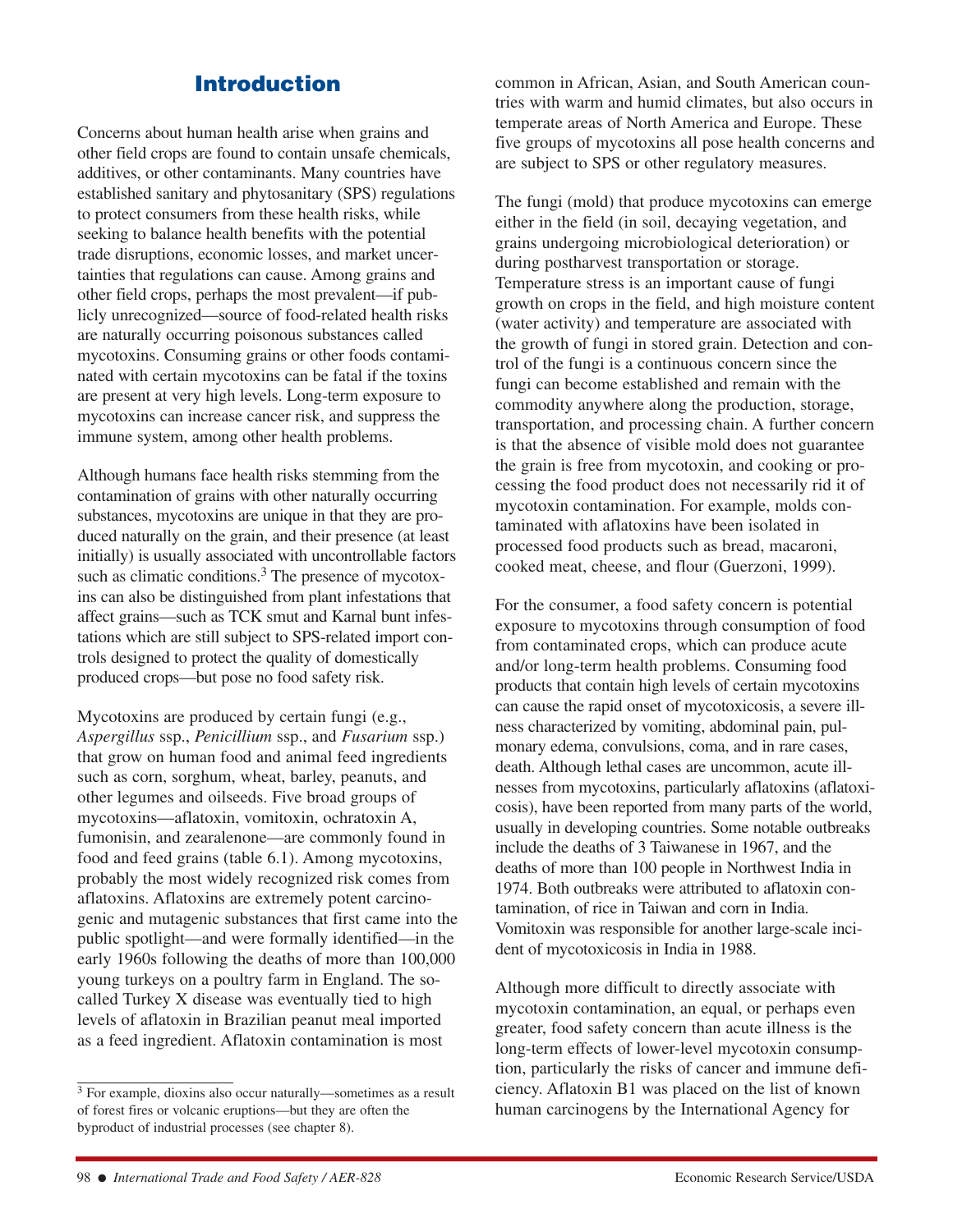| Mycotoxin                                 | Commodities                                  | Fungal source $(s)$                                                 | Effects of ingestion                                                                                                                                                |
|-------------------------------------------|----------------------------------------------|---------------------------------------------------------------------|---------------------------------------------------------------------------------------------------------------------------------------------------------------------|
| Aflatoxin B1, B2<br>G1, G2                | Corn, peanuts, and many<br>other commodities | Aspergillus flavus<br>Aspergillus parasiticus                       | Aflatoxin B1 identified as potent human<br>carcinogen by IARC. <sup>1</sup> Risk of human<br>toxicosis. Adverse effects in various<br>animals, especially chickens. |
| Deoxynivaleno<br>Nivalenol<br>(Vomitoxin) | Wheat, corn, and barley                      | Fusarium graminearum<br>Fusarium crookwellense<br>Fusarium culmorum | Human toxicoses in India, China, Japan,<br>and Korea. Toxic to animals, especially<br>pigs.                                                                         |
| Zearalenone                               | Corn, wheat                                  | Fusarium graminearum<br>Fusarium culmorum<br>Fusarium crookwellense | Identified by the IARC as a possible.<br>carcinogen. Affects reproductive system<br>in laboratory animals and pigs.                                                 |
| Ochratoxin A                              | Barley, wheat, and many<br>other commodities | Aspergillus ochraceus<br>Penicillium verrucosum                     | Suspected by IARC as human carcinogen.<br>Carcinogenic in laboratory animals<br>and pigs.                                                                           |
| Fumonisin B1                              | Corn                                         | <b>Fusarium</b> moniliforme<br>plus several less<br>common species  | Suspected by IARC as human carcinogen.<br>Toxic to pigs and poultry. Cause of<br>equine eucoencepha-lomalacia (ELEM),<br>a fatal disease of horses.                 |

**Table 6.1—Common mycotoxins, commodity affected, and health effects**

1International Agency for Research on Cancer.

Source: adapted from GASCA, "Mycotoxins in Grain." Group for Assistance on Systems Relating to Grain after Harvest. Technical Center for Agricultural and Rural Cooperation (CTA), the Netherlands, Technical Leaflet No. 3. 1997. *www.fao.org/inpho/vlibrary/x0008e/X0008E00.htm#Contents*.

Research on Cancer (IARC) in 1988, and other mycotoxins are suspected or known to be carcinogenic or to have other adverse health consequences (table  $6.1$ ).<sup>4</sup> Aflatoxins are a particular concern for populations with a high incidence of hepatitis B because the relative rate of liver cancer in people with hepatitis B is up to 60 times greater than normal when those people are exposed to aflatoxin (Miller, 1996, p. 4).

In addition to direct risks to humans from consumption of mycotoxin-contaminated grains, there are indirect health risks to those who consume animal products containing residues of carcinogenic mycotoxins. Mycotoxins can be detected in meat, milk, and eggs from animals that have consumed feed ingredients containing mycotoxins, and many countries have tolerance standards for mycotoxin residues in these products.

Another concern related to the consumption of mycotoxin-contaminated feed by livestock is the potential for economic losses from animal health and productivity problems. Aflatoxins in feed are known to be associated with liver damage in animals, reduced milk and egg production, poor weight gain, and recurrent infections due to immunity suppression. The young of any particular species are most vulnerable, but the degree of susceptibility varies by species.

# **Regulatory Actions**

As with many public food safety regulations, domestic and trade regimes governing mycotoxins in most countries take the form of product, rather than process, standards. That is, tolerance levels for the amount of mycotoxin in a product are established rather than regulating the production or treatment of the commodity along the marketing chain (Henson and Caswell, 1999).

The United States began regulating the concentration of mycotoxins in food and feed in 1968, following some of

<sup>4</sup> Specifically, "mycotoxins may be carcinogenic (e.g., aflatoxin B1, ochratoxin A, fumonisin B1), estrogenic (zearalenone and I and J zearalenols), nephrotoxic (ochratoxins, citrinin, oosporeine), dermonecrotic (trichothecenes), or immunosuppressive (aflatoxin B1, ochratoxin A, and T-2 toxin)…. Much of the published information on toxicity comes from studies in experimental animals, and these may not reflect the effects of mycotoxins on humans and other animals…. [Nevertheless] residues in animal products of carcinogenic mycotoxins, such as aflatoxin B1, M1, and ochratoxin A, pose a threat to human health, and their levels should be monitored" (Orriss, 1997, p. 2).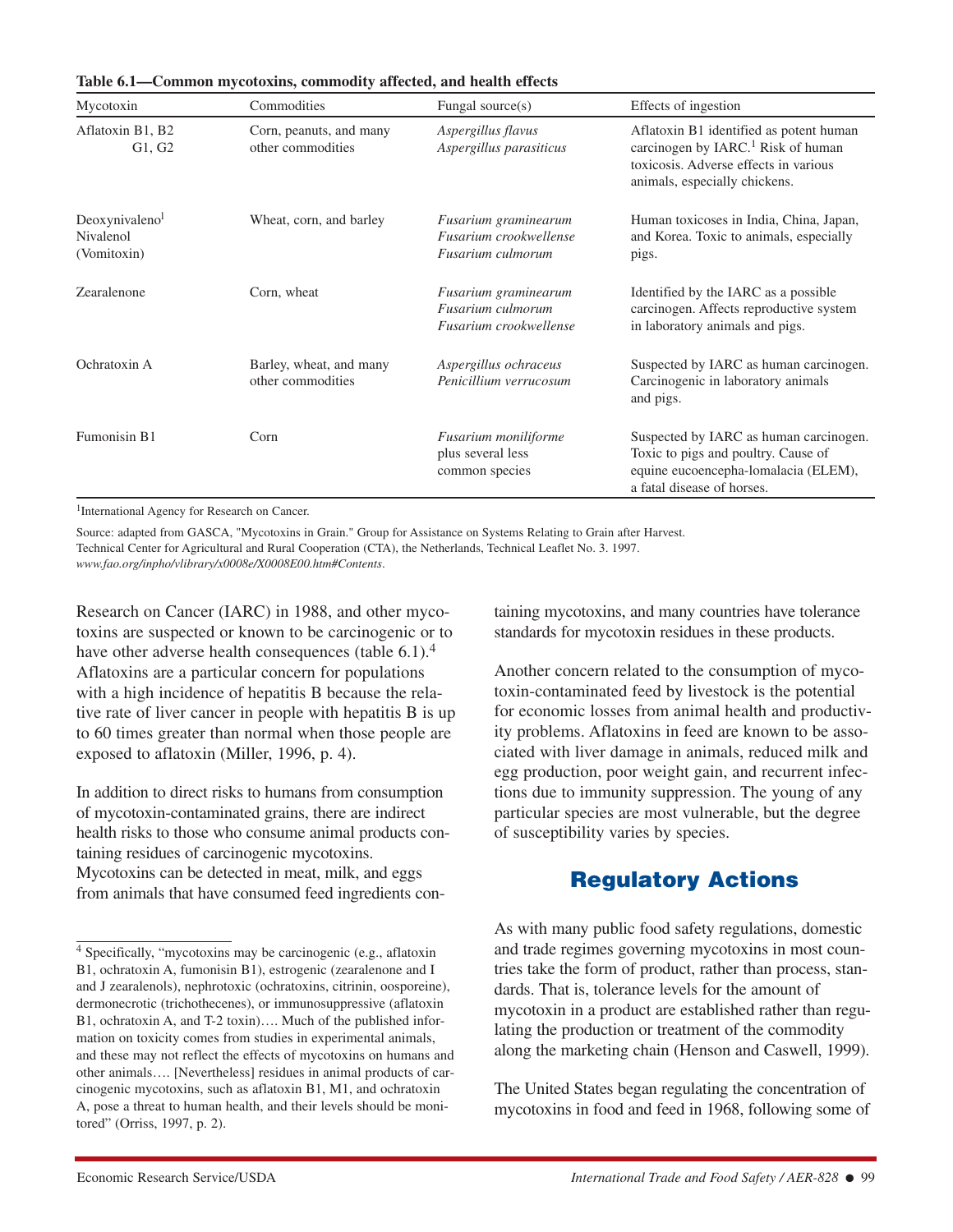the early incidents of animal and human health problems related to mycotoxins. A study by the United Nations' Food and Agriculture Organization (FAO) on worldwide regulations for mycotoxins revealed that at least 77 countries now have specific regulations for mycotoxins. Thirteen countries are known to have no specific regulations, and no data are available for about 50 countries, many of them in Africa (Van Egmond, 1999).<sup>5</sup> Survey data by the FAO also reveal that the number of countries adopting mycotoxin regulations grew significantly from the mid-1980s to mid-1990s, and that the range of tolerance levels vary widely (Van Egmond, 1999). In 1996, for example, 48 countries had established tolerance levels for total aflatoxins in food—up from 30 in 1987 with standards ranging from 0 parts per billion (ppb) to 50 ppb. For the 21 countries with total aflatoxins standards on animal feeds, the tolerance levels ranged from 0 ppb to 1,000 ppb (table 6.2).

According to the Joint FAO/World Health Organization (WHO) Expert Committee on Food Additives (JECFA), the scientific body that develops advisory international standards on food additives and contaminants for the Codex Alimentarius Commission, reaching consensus on maximum levels for aflatoxin (and other mycotoxin) standards is complicated by the fact that:

levels of contamination of foodstuffs vary tremendously around the world, and … with respect to trade, the perspectives of delegations differ profoundly. Those representing countries in which aflatoxin contamination is not prevalent want low standards because they do not wish to see the quality of their food supply degraded. Those delegations from countries in which aflatoxin contamination is a problem because of their climatic conditions naturally wish to have standards in which higher levels of contamination are permitted so that they can trade their products on world markets (Hermann, 1999, p. 3).

Thus, for a large number of countries, the risks associated with mycotoxin contamination are generally recognized and the levels entering the food chain subject to limitations. Enforcing these limitations naturally imposes costs on domestic producers and consumers (e.g., of

monitoring, testing, destroying the crop or diverting it to lower valued use). At the same time, when the cost and benefit analyses—or risk assessments—underlying domestic regulations lead countries to set different tolerance standards, these divergent standards can also affect producers in other countries, disrupt trade, and result in trade disputes.

# **U.S. Regulatory Provisions**

In the United States, authority to regulate mycotoxins (i.e., aflatoxin, fumonisins, and vomitoxin) is established by the Federal Food, Drug and Cosmetic Act (FFDCA), which is enforced by the Food and Drug Administration (FDA). The FDA has established specific "action" levels for aflatoxin present in food or feed and "advisory" levels for other mycotoxins. The action and advisory levels are designed to provide an adequate margin of safety to protect human and animal health (Robens, 2001; USDA, 1998). The standard for aflatoxins is 20 ppb for human food and animal feeds (corn and other grains) intended for immature animals or unknown destinations. Except for mandatory aflatoxin testing on U.S. corn exports, however, mycotoxin testing for domestically produced or imported foods and feed ingredients is not required by law. That is, testing for mycotoxins in grains that are not exported is voluntary, and contamination levels are not considered part of official grading standards for agricultural commodities. The FDA does have a monitoring program, however, and "reserves the right to take appropriate enforcement actions when circumstances warrant such actions" (CAST, 2003, p. 109).

The U.S. Department of Agriculture's Grain Inspection, Packers and Stockyards Administration (GIPSA) also offers aflatoxin testing for corn, sorghum, wheat, and soybeans as "official criteria" under the United States Grain Standards Act, and has an official understanding with the FDA that it will report to them samples that exceed established action levels. In the event this occurs, any action by the FDA on a lot sample that tests above that level is taken on a case-by-case basis, and can involve diverting the commodity to alternative uses with less stringent standards (e.g., corn for ethanol production or "finishing" beef cattle), and will only rarely require disposal (table 6.3).

In addition, purchasers may regularly test grains as part of their routine quality control efforts (Lijewski, 2002), and contracts between buyer and seller may be contingent upon achieving an aflatoxin (or other mycotoxin)

<sup>5</sup> Most of the existing mycotoxin regulations concern aflatoxins in food, and in fact all countries with mycotoxin regulations at least have tolerances for aflatoxin B1 (considered the most toxic aflatoxin) or the sum of the aflatoxins B1, B2, G1, and G2 in foods and/or animal feed.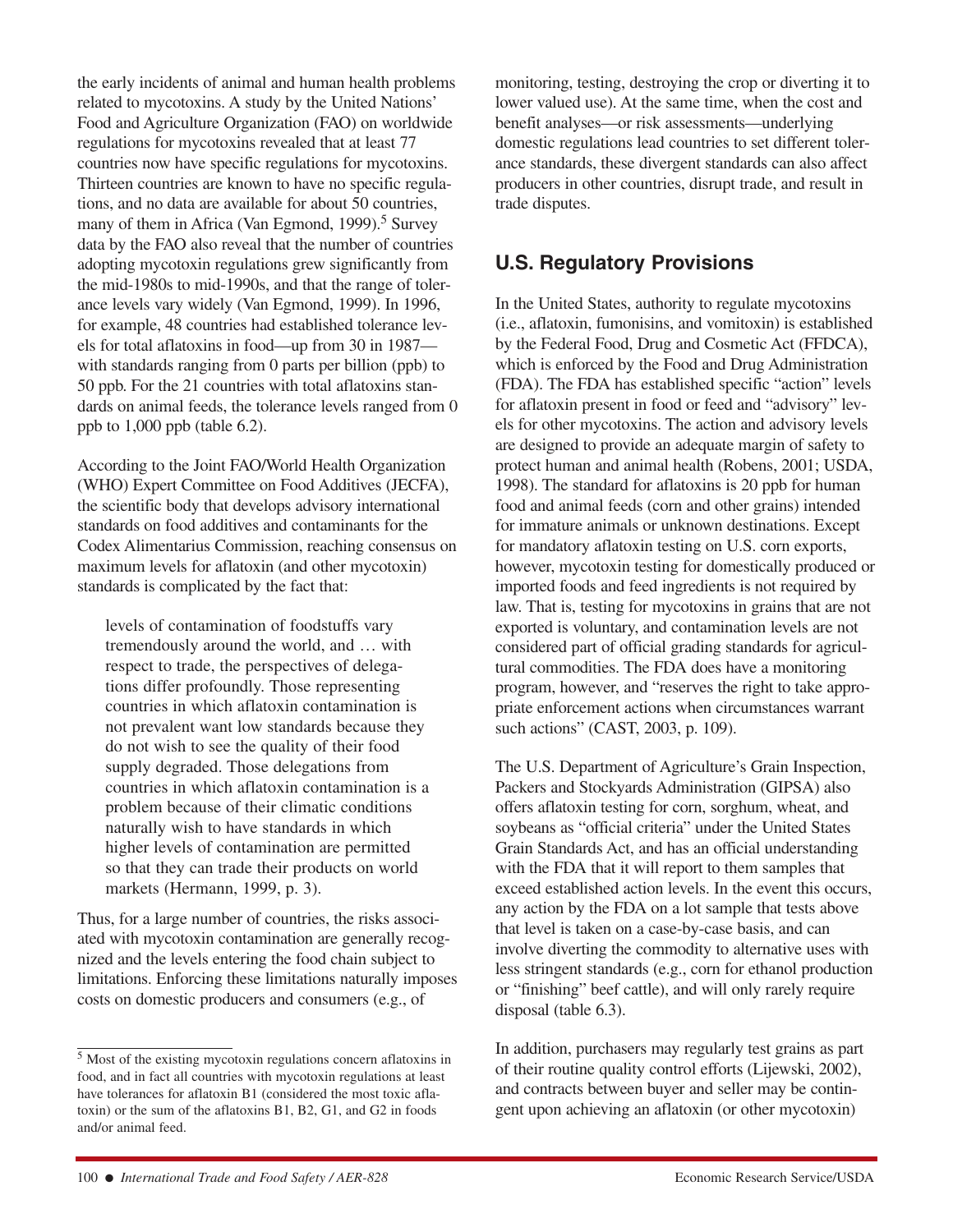#### **Table 6.2—Medians and ranges of maximum aflatoxin tolerance levels and number of countries with regulations (1987, 1996)**

|                                      | 1987   |                           |                     | 1996   |                           |                     |
|--------------------------------------|--------|---------------------------|---------------------|--------|---------------------------|---------------------|
| Category                             | Median | Range                     | No. of<br>countries | Median | Range                     | No. of<br>countries |
|                                      |        | $-$ Parts per billion $-$ | <b>Number</b>       |        | $-$ Parts per billion $-$ | <b>Number</b>       |
| B1 in foodstuffs                     | 4      | $0 - 50$                  | 29                  | 4      | $0 - 30$                  | 33                  |
| $B1 + B2 + G1 + G2$<br>in foodstuffs | 7      | $0 - 50$                  | 30                  | 8      | $0 - 50$                  | 48                  |
| B1 in foodstuffs<br>for children     | 0.2    | $0 - 5.0$                 | $\overline{4}$      | 0.3    | $0 - 5.0$                 | 5                   |
| M <sub>1</sub> in milk               | 0.05   | $0 - 1.0$                 | 13                  | 0.05   | $0 - 1.0$                 | 17                  |
| B1 in feedstuffs                     | 30     | $5 - 1,000$               | 16                  | 20     | $5-1,000$                 | 19                  |
| B1+B2+G1+G2<br>in feedstuffs         | 50     | $10-1,000$                | 8                   | 50     | $0-1,000$                 | 21                  |

Source: Adapted from Van Egmond, Hans, "Worldwide Regulations for Mycotoxins." Third Joint FAO/WHO/UNEP International Conference on Mycotoxins. MYC-CONF/99/8a, March 1999.

| United States <sup>1</sup>                                                                                                                             |                   | European Union <sup>2</sup>                                                                                                                  |                   |  |
|--------------------------------------------------------------------------------------------------------------------------------------------------------|-------------------|----------------------------------------------------------------------------------------------------------------------------------------------|-------------------|--|
| Product                                                                                                                                                | Standard          | Product                                                                                                                                      | Standard          |  |
|                                                                                                                                                        | Parts per billion |                                                                                                                                              | Parts per billion |  |
| Raw peanuts (industry standard).                                                                                                                       | 15                | Peanuts, nuts, dried fruit, and processed products<br>thereof, intended for direct human consumption.                                        | 4(2)              |  |
| Human food, corn, and other grains intended for<br>immature animals (including poultry) and for dairy<br>animals or when its destination is not known. | 20                | Peanuts to be subjected to sorting or other<br>physical treatment, before human consumption<br>or use as an ingredient in food.              | 15(8)             |  |
| For animal feeds, other than corn or<br>cottonseed meal.                                                                                               | 20                | Nuts and dried fruit to be subjected to sorting<br>or other physical treatment, before human<br>consumption or use as an ingredient in food. | 10(5)             |  |
| For corn and other grains intended for breeding<br>beef cattle, breeding swine, or mature poultry.                                                     | 100               | Cereals and processed products thereof<br>intended for direct human consumption or an<br>ingredient in food.                                 | 4(2)              |  |
| For corn and other grains intended for<br>finishing swine of 100 pounds or greater.                                                                    | 200               | Feed materials and complete feedstuffs with the                                                                                              | (50)              |  |
| For corn and other grains intended for finishing<br>beef cattle and for cottonseed meal intended for<br>cattle, swine, or poultry.                     | 300               | exception of: $3$<br>- feed materials from peanuts, copra, palm-kernel,<br>cottonseed, corn and products processed thereof,                  | (20)              |  |
|                                                                                                                                                        |                   | - complete feedstuffs for dairy cattle                                                                                                       | (5)               |  |
| Codex                                                                                                                                                  |                   | - complete feedstuffs for pigs and poultry<br>(except young animals)                                                                         | (20)              |  |
| Peanuts intended for further processing.                                                                                                               | 15                | - other complete feedstuffs.                                                                                                                 | (10)              |  |

<sup>1</sup> Food and Drug Administration (FDA) standard unless otherwise noted.

<sup>2</sup> Numbers in parentheses refer to separate standard for aflatoxin B1 alone.

<sup>3</sup> Additional standards exist for "complementary feedingstuffs."

Sources: USDA (GIPSA), 1998; Otsuki et al., 2001; EC, 1999.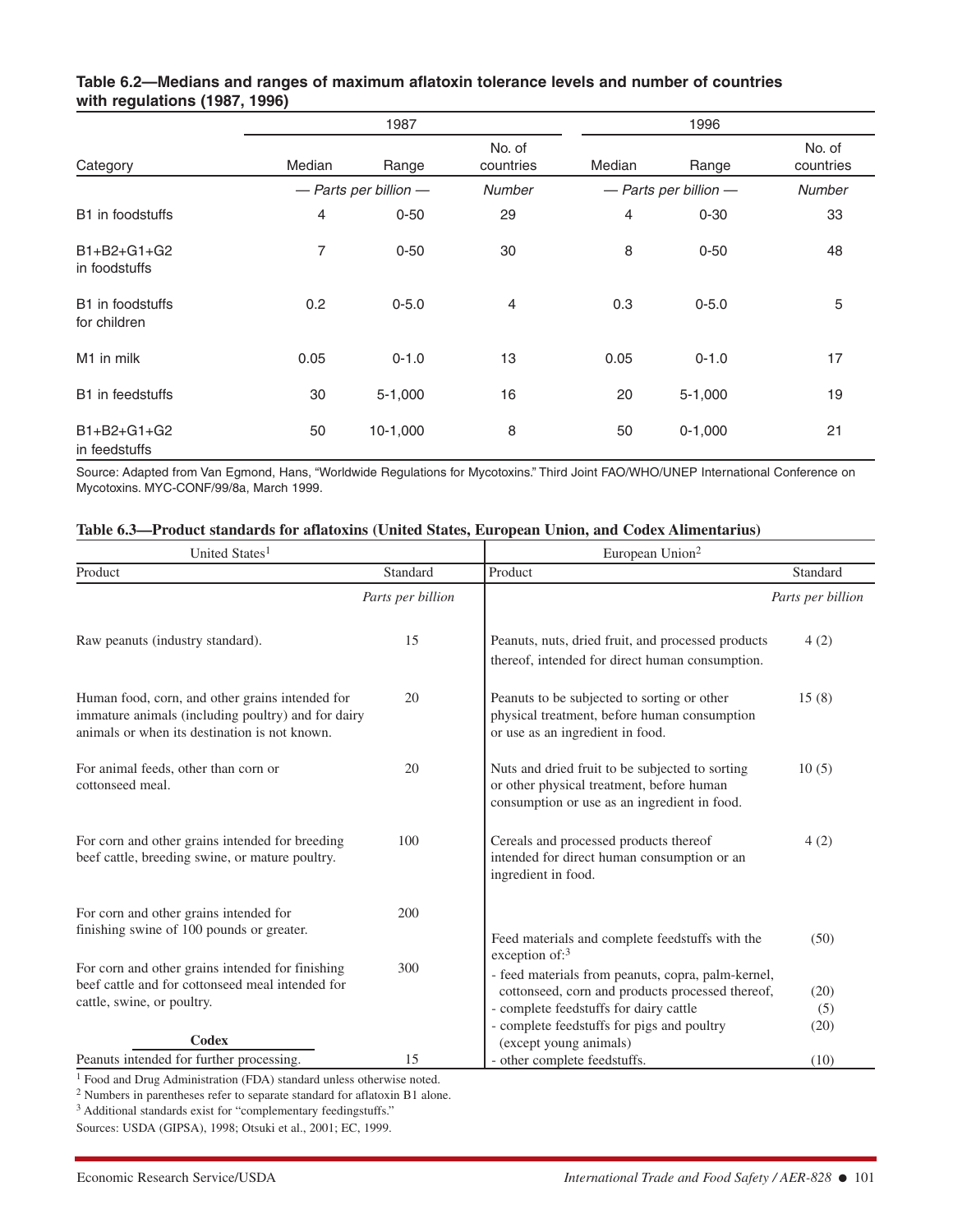level at, or even below, FDA-established action or advisory levels.<sup>6</sup> According to a private commodity analyst, most grain purchase contracts of corn processors specify aflatoxin levels below the FDA standard, often 10 ppb or less (Brenner, 2002). Under industry guidelines developed by the U.S. Peanut Administrative Committee, mandatory testing and a separate industry standard of 15 ppb does exist for aflatoxins in raw peanuts.

Testing for aflatoxins in imported foods is not required, but the FDA does test samples of food and feed imports on a regular basis, and import refusals are authorized under the FFDCA. Between 1987 and 1997, the FDA inspected an average of about 500 samples of imported foods and feed per year for aflatoxins, with about 4 percent of samples testing above the 20 ppb level, almost exclusively in food products (CAST, 2003, p. 43). In 2001, the FDA recorded more than 2,100 detentions of imported cereals (grains), cereal products, nuts, and seeds due to food safety concerns, although just 29 of the detentions were due to aflatoxins.

# **Multinational Standard Setting and the SPS Agreement**

At the international level, the Codex Alimentarius Commission of the United Nations (henceforth "Codex") has, since 1963, developed general principles of food safety and hygiene designed to promote food safety and facilitate trade, including the setting of advisory standards on natural and environmental toxins such as mycotoxins (FAO, 2002).

Codex standards are advisory, not mandatory, and the data in table 6.2 demonstrate that national standards vary widely, with aflatoxin standards for foods fluctuating from zero tolerance to more than three times the Codex standard of 15 ppb.7 Nevertheless, within the regulatory framework of the World Trade Organization (WTO), the Sanitary and Phytosanitary (SPS) Agreement—while not ceding authority over food

safety standards from national governments—maintains that measures which conform to Codex standards, guidelines, or other recommendations are science-based, appropriate, and nondiscriminatory (Park et al., 1999).

Henson and Caswell (1999) point out that the SPS agreement essentially requires WTO members to justify the food safety regulations that they apply and demonstrate that any trade distortive effects (costs) are proportionate to the potential health benefits. Food safety regulations can be justified either by simply adopting international standards (i.e., Codex standards), which are assumed to be unchallengeable, or by conducting a scientific risk assessment of the health concerns addressed by the food safety regulation.<sup>8</sup>

Thus, the SPS agreement represents an effort to promote transparency in the establishment of food safety regulations and, if possible, to harmonize regulations based on sound risk assessment principles. Ultimately, the goal is to facilitate trade without compromising consumer protection.

However, the idea that there can be a uniform assessment of how to balance human safety concerns with "proportionate" impacts on trade can be both problematic and controversial. Some argue that food safety regulations, particularly standards stricter than those proposed by Codex, impose unfair economic, and even safety, burdens on lower-income food exporting countries. The argument is that such standards limit export opportunities because compliance is either too costly or unachievable given a lack of technical capacity, infrastructure, and food hazard management experience. Stricter regulations in importing countries are even cited as an additional health risk burden on the exporting country population since only the best quality foods leave the country, leaving commodities with higher levels of mycotoxin contamination for the domestic population (Cardwell et al., 2001).

<sup>6</sup> Testing is also provided for processed products such as corn meal, corn gluten meal, corn/soy blend, popcorn, rice, and other products governed by the Agricultural Marketing Act of 1946.

<sup>7</sup> It should be noted that the only crop for which Codex has adopted a mycotoxin standard is peanuts, with a total aflatoxin (B1+B2+G1+G2) standard of 15 ppb. Codex has also established a standard for aflatoxin M1 in milk and a 50 ppb standard for the mycotoxin patulin in apple juice and apple juice ingredients. It is also considering a proposed maximum of 5 ppb for ochratoxin A in raw wheat, barley, rye, and derived products.

<sup>8</sup> The adoption of stricter standards than those prescribed by the Codex Alimentarius to achieve a lower level of risk is allowed under the SPS agreement, but according to Henson and Caswell (1999, p. 599), the setting of national standards are supposed to meet certain criteria. Risk assessment should involve generally recognized techniques, must be supported by currently available scientific evidence (or "pertinent information"), must demonstrate that the level of protection is appropriate given the level of risk that the country aims to achieve, and must show that actions taken to achieve the desired level of protection do not impede trade unnecessarily.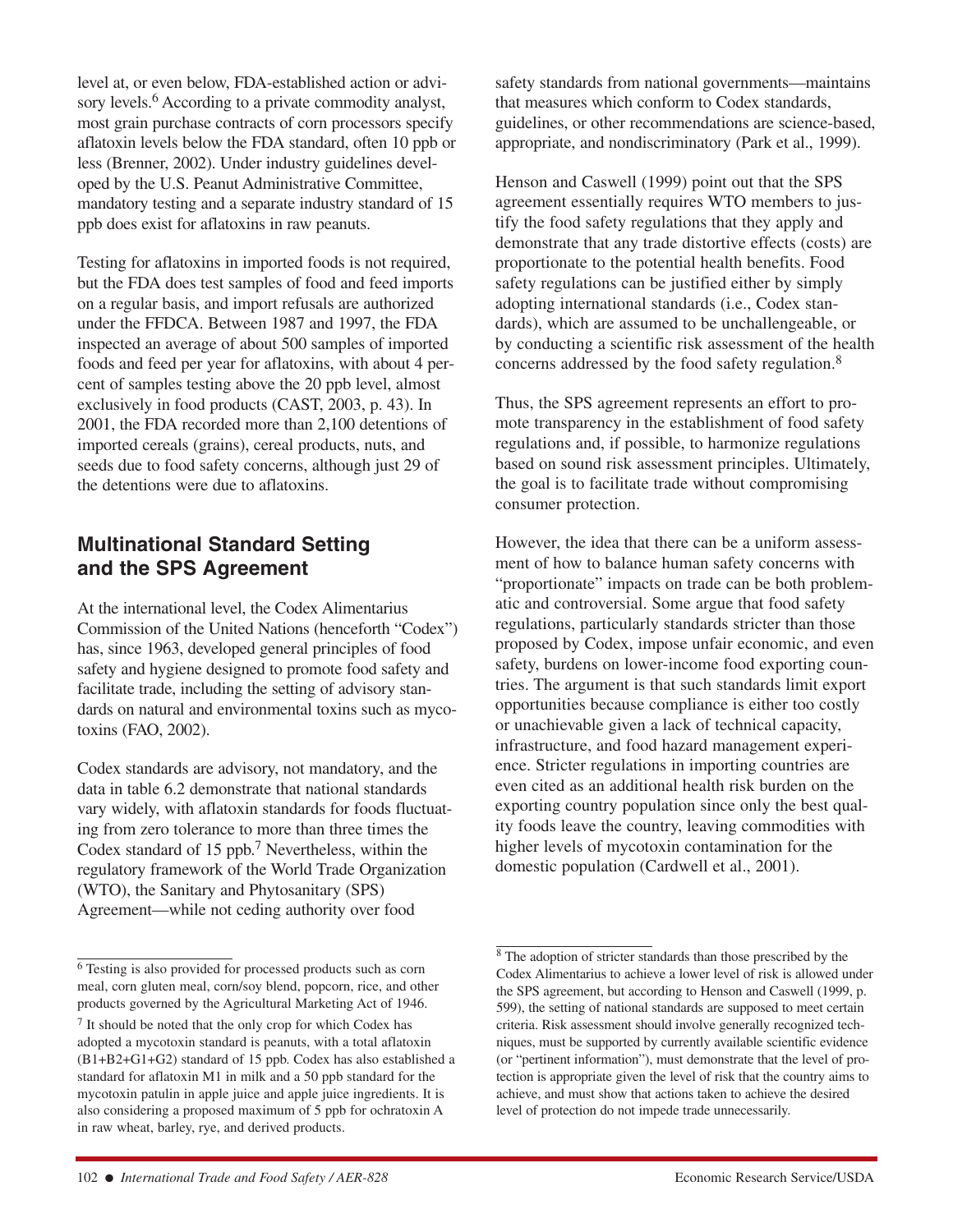# **Economic Impact on International Trade**

The economic losses associated with mycotoxin contamination are difficult to assess in a consistent and uniform way, and no comprehensive analysis of the costs to U.S. and foreign crop and livestock producers is available. The lack of information on the health costs and other economic losses from mycotoxininduced human illness is partly due to the difficulty of establishing cause-and-effect relationships between the mycotoxins and the chronic diseases they are suspected of causing. However, with an estimated 25 percent to 50 percent (Miller, 1995) of the world's food crops affected by mycotoxins, the economic costs are likely to be considerable.<sup>9</sup> Numerous reports focusing on different countries/regions, commodities, toxins, and cost categories (e.g., costs of regulations, testing, production loss, trade losses) offer some indication of these losses.

For the United States, one study using FDA sample data and computer simulations estimated that crop losses from mycotoxin (aflatoxin, fumonisin, and deoxynivalenol) contamination of corn, wheat, and peanuts averaged \$932 million annually (CAST, 2003). Additional losses averaging \$466 million stem from efforts to prevent or reduce contamination (through regulatory enforcement, testing, and other quality control efforts). In this study, livestock losses were estimated at only \$6 million annually. However, an earlier report estimated that, in some years, production losses to the U.S. poultry and swine industries have surpassed \$100 million (CAST, 1989).

Numerous other reports of economic losses to specific commodities in selected years—due to complete loss of the crop value or diversion into discounted markets such as feed or ethanol use—indicate that for the U.S., economic losses from mycotoxins are primarily confined to domestic crop producers and their potential downstream users, including export markets.10

As for imports into the United States, data on import refusals by the FDA during 2001 reveal that the presence of aflatoxins was not a commonly invoked reason for detaining food product imports into the United States that year—because contaminated products were detected and diverted to other uses before exportation, or perhaps because the U.S. does not import a large volume of products most susceptible to aflatoxins (e.g., peanuts or corn). In 2001, there were 1,781 import detentions of cereals (grain) and cereal products (which include consumer-ready processed products), and another 387 detentions of nuts and edible seeds. However, only 29 of the detentions were due to aflatoxins, only 4 in the cereal and cereal product category. Of the 1,781 detentions in this category, only 52 were due to "naturally occurring" safety concerns (other than "filth"): 47 detentions for *Salmonella*, 4 for aflatoxins, and 1 for *Listeria*. The majority of detentions were due to labeling or branding issues, or the presence of unsafe additives.

For developing countries, lost export opportunities to developed countries—which typically have more stringent mycotoxin limitations—appear significant. The potential for disruptions to developing-country food exports resulting from regulatory actions in high income markets is underscored by the fact that the majority nearly 70 percent—of developing Middle East and African country food exports are destined for highincome countries.11

In some cases, developing countries have experienced market losses due to persistent mycotoxin problems or the imposition of new, stricter regulations by importing countries. Thailand was once among the world's leading corn exporters, regularly ranking among the top five exporters during the 1970s and 1980s. But partly due to aflatoxin problems, Thai corn regularly sold at a discount on international markets, costing Thailand about \$50 million per year in lost export value (Tangthirasunan, 1998). According to FAO estimates, the direct costs of mycotoxin contamination of corn and peanuts in Southeast Asia (Thailand, Indonesia, and the Philippines) amounted to several hundred million dollars annually, with most of the losses accounted for by corn (Bhat and Vasanthi, 1999). India also saw exports of peanut meal to the European Union (EU) drop by more than \$30 million a year when the EU imposed new mycotoxin regulations in the early 1980s (Bhat and

<sup>9</sup> Alternatively, Park et al. (1995) estimate that the actual global production of commodities at "high risk," including corn, peanuts, copra, palm nuts, and oil seed meal, comes to about 100 million metric tons, a significant but smaller proportion of global production than cited by Miller (1995).

<sup>10</sup> Some other examples of estimated losses in the U.S. include: peanuts - \$25 million/year (1993-96); cottonseed - \$20-\$50 per ton discount (Arizona); barley - \$406 million between 1993 and 1998 (Minnesota, N. Dakota, S. Dakota); wheat - \$300 million (1996) in Red River Valley (Minnesota, N. Dakota, S. Dakota) (Robens, 2001).

<sup>&</sup>lt;sup>11</sup> Otsuki et al., 2001. Data are from the mid-1990s. Only 16 percent of Middle East and African country food trade was intraregional.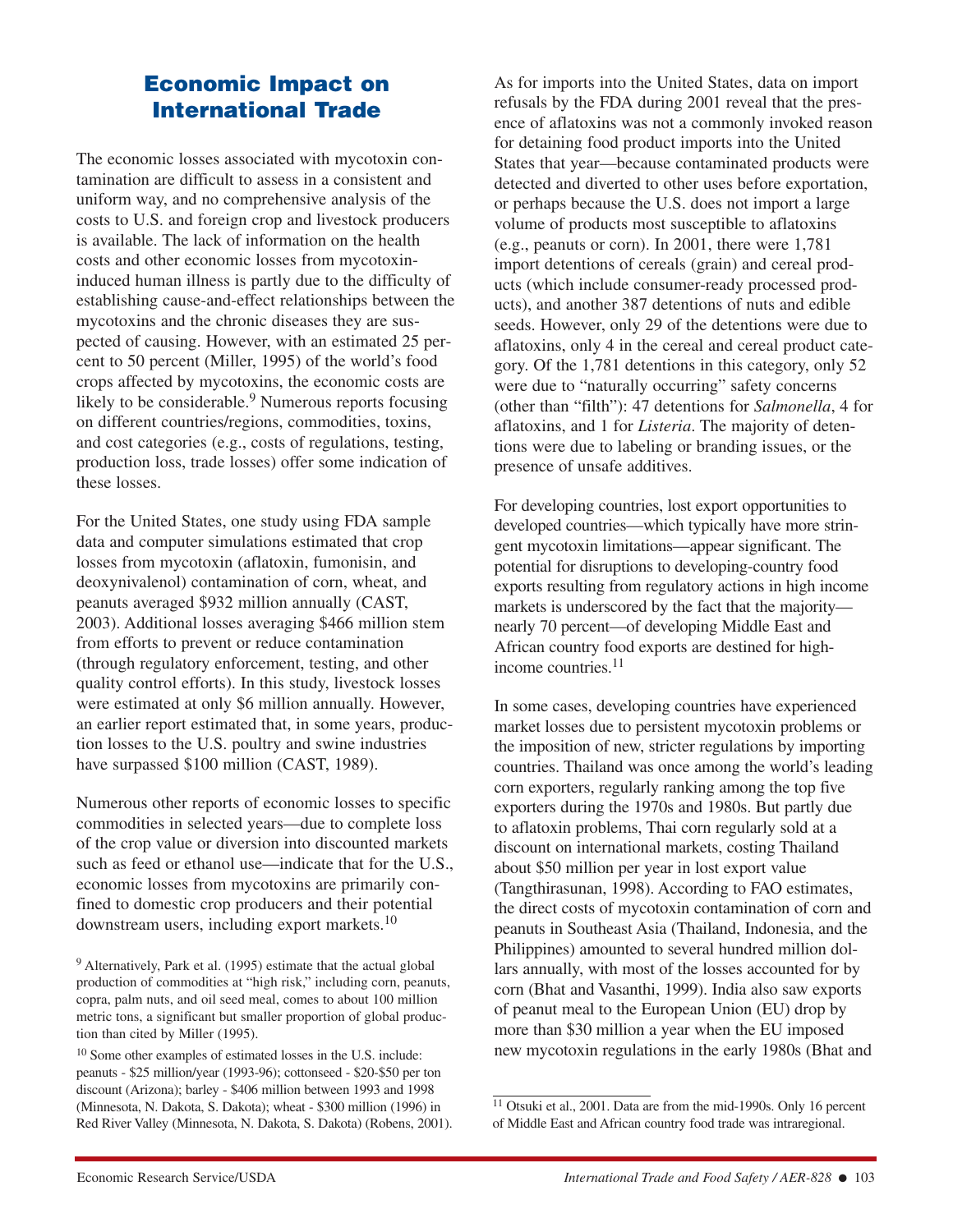Vasanthi, 1999). Total peanut meal imports by the current 15 EU member countries fell from over 1 million tons in the mid-1970s to just 200,000-400,000 tons annually after 1982.

# **Balancing Food Safety Costs and Benefits From Trade: The Case of EU Mycotoxin Regulations**

Several recent studies have helped to crystallize the fact that the setting of tolerance levels for mycotoxins involves clear, but controversial, tradeoffs between human health and economic opportunity. One study measured the potential health impacts on cancer death rates from the adoption of two alternative standards for aflatoxin. Motivated by a proposed harmonization of EU mycotoxin standards at a level lower (more stringent) than advisory standards set by Codex Alimentarius, several other studies looked at the trade impacts of different aflatoxin standard harmonization scenarios.

In 1997, the JECFA—which provides scientific advice to Codex—evaluated the potential risks of aflatoxins and considered the possible impact of two alternative aflatoxin standards (10 and 20 ppb) on human health. Two examples were developed, a European diet with 1 percent of the population testing positive for hepatitis and a Far Eastern diet with 25 percent testing positive for hepatitis. The JECFA study concluded that, for the first example (European diet), implementation of a 20 ppb standard would lead to a risk of 41 cancer deaths per year per 1 billion persons. Adoption of the lower 10-ppb standard would reduce the risk to 39 cancer deaths per year per 1 billion persons, or 2 lives per year for a population of 1 billion persons. The same change in standards would lower cancer deaths by about 300 persons per year per 1 billion people for the Asian diet (and high incidence of hepatitis) scenario (Herrman and Walker, 1999).

Also in 1997, the EU proposed a new harmonized standard for aflatoxins, provoking a number of complaints by nonmember countries. The proposal recommended establishing a standard of 4 ppb of total aflatoxins (B1+B2+G1+G2)—2 ppb for B1 alone—in cereals (grains), edible nuts, dried and preserved fruits, and groundnuts (peanuts) intended for direct human consumption. This level represented a stricter standard than the standards in effect in most EU countries at the time, and considerably lower than Codex recommendations and standards in many developing countries (table 6.3).

Codex, for example, has a recommended standard of 15 ppb for total aflatoxins in peanuts, and the average African standard for peanuts was as high as 44 ppb—14 ppb for aflatoxin B1 (Otsuki et al., 2001).

The originally proposed standard was relaxed for some categories of use following complaints by Argentina, Australia, Bolivia, Brazil, Canada, India, Mexico, Pakistan, Peru, and Uruguay. These countries argued that "the EC [European Commission] requirements not only departed from the Codex Alimentarius recommendations, but also had considerable social and economic impacts on the concerned countries" (WTO, 1998, p. 3). The subsequently proposed standards, implemented in March 2001 (and amended in 2002), were nevertheless still more stringent than those previously in place for eight of the EU countries, and the standards for cereals and nuts intended for direct human consumption were not relaxed from the originally proposed level (Otsuki et al., 2001).

A widely cited journal article by Otsuki et al. (2001) found that cereal (and cereal preparations) exports by 9 African countries to the EU during 1998 would have declined by 59 percent, or \$177 million, if the EU had harmonized their aflatoxin regulations at the proposed limit and enforced this limit on all shipments. Alternatively, the adoption of the somewhat more lax Codex standard by the EU would increase the African country cereal (and preparations) exports to the EU by \$202 million, a 68-percent increase. For edible nuts and dried and preserved fruits, the estimated decline in African exports to the EU would be \$220 million (47 percent) if the EU harmonized its regulations at the proposed level, but would increase \$66 million (14 percent) if the Codex standard was adopted.

Another study by the World Bank (Wilson and Otsuki, 2001) broadened the analysis to evaluate the impact on grain and tree nut trade among 15 importing and 31 exporting countries, including the United States. Among the countries studied, the uniform adoption of a Codex standard of 9 ppb for aflatoxin B1 would increase cereal and nut trade by \$6.14 billion, or more than 50 percent, compared with the  $(1998)$  status quo.<sup>12</sup>

 $\frac{12}{12}$  The study assumes that, for all cereals and nuts, the countries would adopt standards based on the current Codex advisory standard for peanuts. The Codex standard for peanuts is 15 ppb for all aflatoxins combined, but Wilson and Otsuki assume that aflatoxin B1 comprises, on average, about 60 percent of the total level of aflatoxin contamination (or about 9 ppb).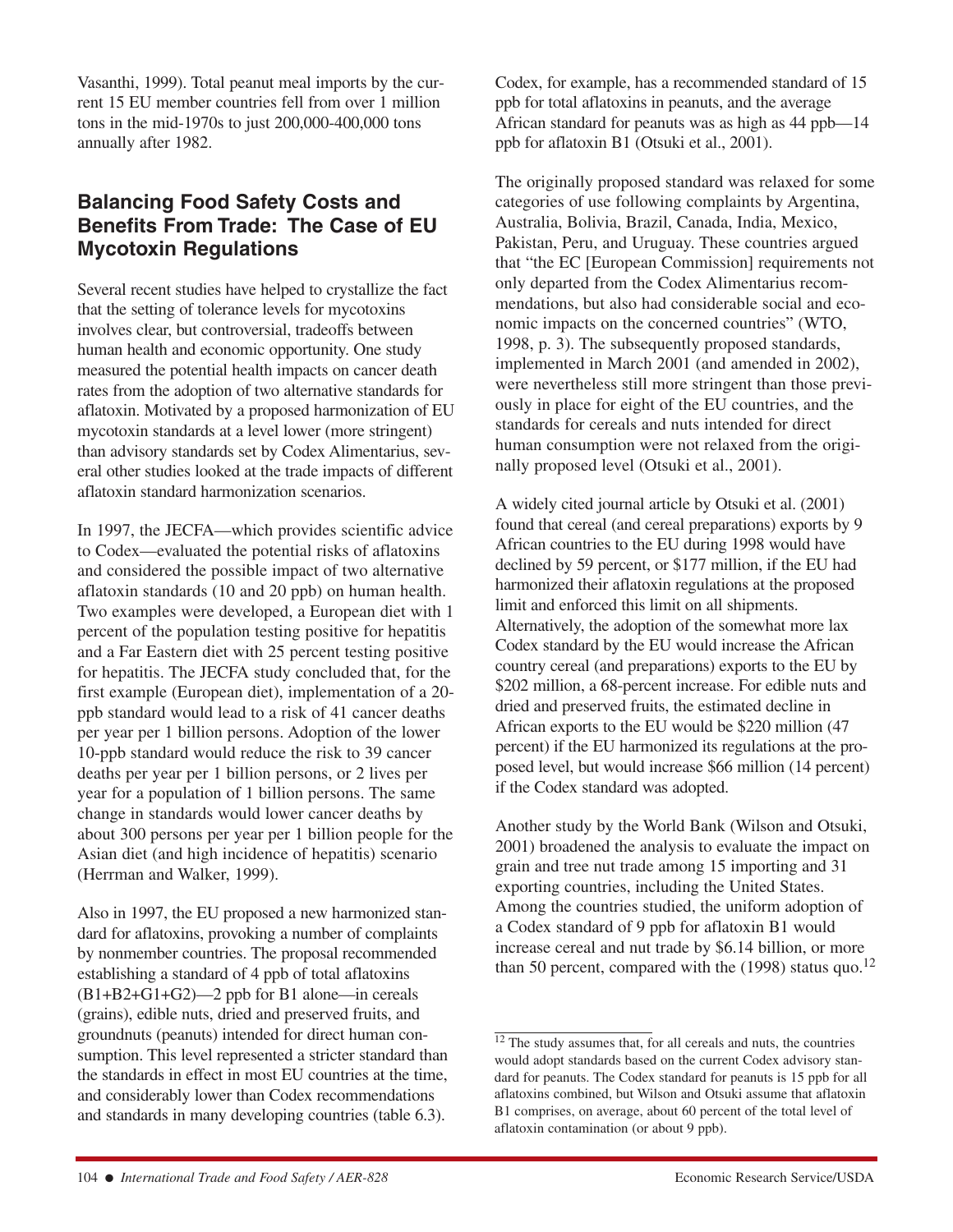The impact on the United States would amount to more than \$700 million in increased exports.13

Similarly, adoption of a proposed European Union standard of 2 ppb for aflatoxin B1 by all countries included in the study would reduce trade by \$6.05 billion, compared with status quo regulations. The results also show that, since less developed countries generally have less stringent standards for aflatoxin, less developed countries that conduct trade with one another will lose more export opportunities than developed countries. Under a scenario where all countries adopt a uniform standard that maintains global trade at baseline (1998) levels, the distribution of trade shifts to favor developed-country exports and reduces less developed country exports by 10 percent.

# **Process Standards Complement Product Standards and Can Accomplish Similar Goals**

The studies cited earlier clearly illustrate that food safety regulations—particularly product standards such as specific tolerance levels—have significant economic consequences, and that different perceptions about appropriate tradeoffs between health and economic losses are the source of potential conflict between countries. With this in mind, what strategies can be used to diffuse trade frictions, and at the same time help reduce economic losses from mycotoxin contamination and divergent standards?

A common method of minimizing food safety risks is the adoption of good agricultural practices (GAPs) at the preharvest level and good manufacturing practices (GMPs) at the processing and distribution stages. These strategies—implemented independently by private groups, or required by public agencies—can be used to control and minimize risk throughout the production, handling, and processing chain. These can complement product standards, and potentially reduce overall economic losses. In the United States, for example, a standard practice among grain processors is to clean corn before any manufacturing process in order to sift out broken kernels and screenings that are more susceptible to mycotoxin infestation. Grain purchasers also conduct a regular program of testing following harvest to determine whether there are any mycotoxin problems in particular supply areas (Brenner, 2002).

In its 34th session held in March 2002, a Codex Committee on Food Additives and Contaminants (CCFAC) report recommended that GAPs and GMPs be used to establish formal hazard analysis and critical control point (HACCP) food safety systems to identify, monitor, and control mycotoxin risks all along the food production chain (Codex, 2002). Park et al. (1999) suggest steps that can be taken at five stages of food production to lower mycotoxin contamination. At the preharvest stage, for example, insect control, adequate irrigation, crop rotation, and other practices can help minimize initial contamination in the field (table 6.4). During storage, properly dried crops should be protected from moisture, insects and rodents, and monitored for temperature, moisture, and humidity changes. Electronic or hand-sorting can be conducted before processing.

HACCP principles are thus likely to be among the most effective means of lowering risks and economic losses, especially since prevention of mycotoxin contamination is widely considered more practicable than decontamination.<sup>14</sup> However, an effective long-term strategy for controlling and monitoring mycotoxin risks in developing countries most susceptible to the problem may require technical assistance from public agencies and improved adherence to quality control measures and HACCP principles by private actors. In India, for example, one report noted that more than one-quarter of tested corn samples exceeded the Indian tolerance limit of 30 ppb, and that if Codex standards were applied, nearly one-half (47 percent) of the samples would have to be rejected (Van Egmond, 1995, in Bhat and Vasanthi, 1999)—indicating high levels of contamination most likely caused by improper drying or storage.

<sup>&</sup>lt;sup>13</sup> This compares to a survey-based estimate that places the impact of "questionable" SPS-related food safety regulations on U.S. agricultural exports at \$2.29 billion. Of this, \$1.02 billion of the trade impact was to grain and feed grains, with "the Americas" accounting for the major share (69 percent) of the losses, followed by East Asia (14 percent), Europe (11 percent), and Africa (6 percent). No information on the specific nature of the SPS barriers was given (Thornsbury et al., 1997).

 $\frac{14}{14}$  According to Codex (1997), "to date there has been no widespread government acceptance of any decontamination treatment intended to reduce aflatoxin B1 levels in contaminated animal feedingstuffs."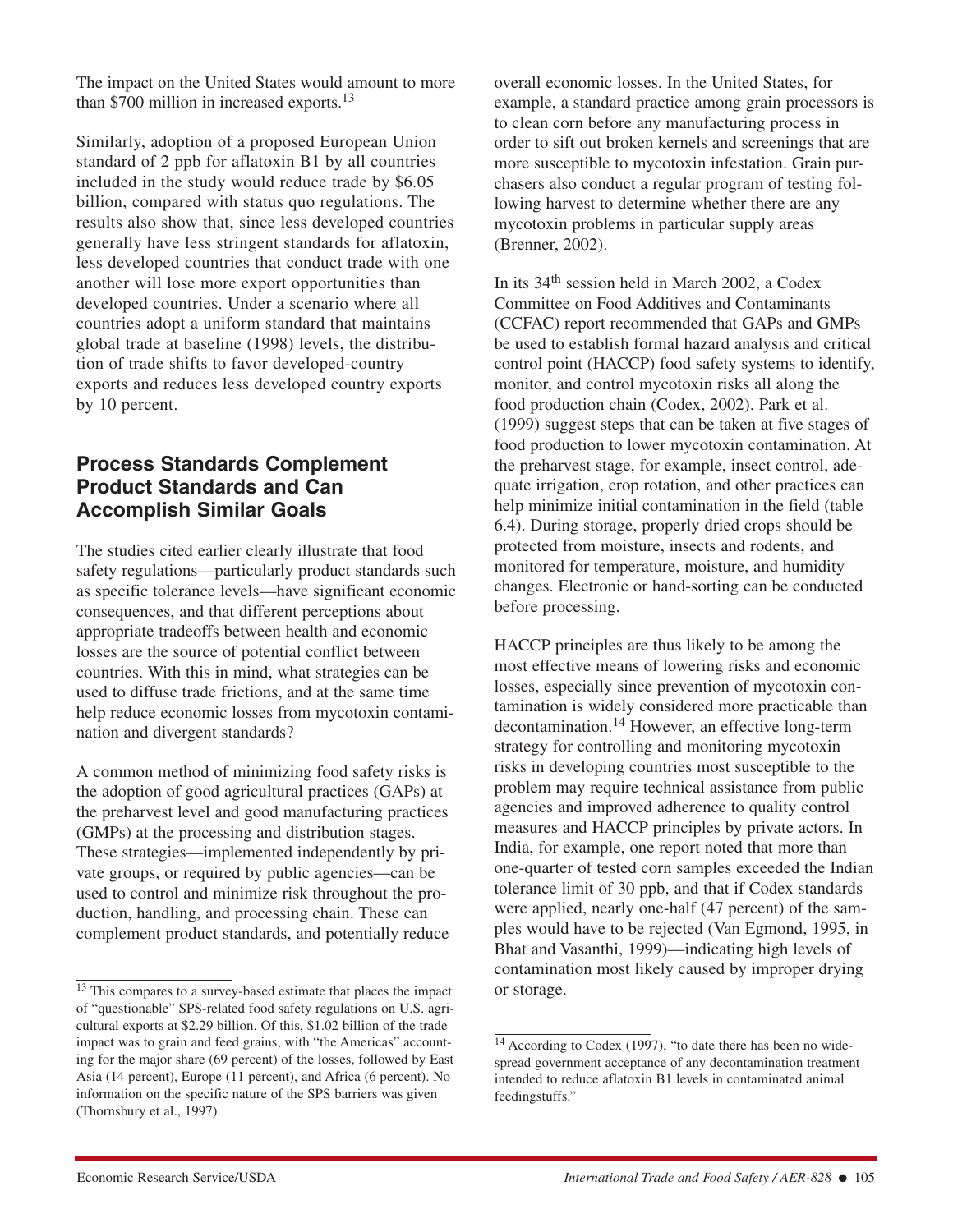| Stage                                            | Commodity                                 | Hazard                                                                   | Corrective action                                                                                                                                                                  |
|--------------------------------------------------|-------------------------------------------|--------------------------------------------------------------------------|------------------------------------------------------------------------------------------------------------------------------------------------------------------------------------|
| Preharvest                                       | Cereal grains, oil<br>seeds, nuts, fruits | Mold infestation<br>with subsequent<br>mycotoxin formation               | -use crop resistant varieties<br>-enforce effective insect control programs<br>-maintain adequate irrigation schedules<br>-perform good tillage, crop rotation, weed control, etc. |
| Harvesting                                       | Cereal grains, oil<br>seeds, nuts, fruits | Increase in mycotoxin<br>formation                                       | -harvest at appropriate time<br>-maintain at lower temperature, if possible<br>-remove extraneous material<br>-dry rapidly to below 10 percent moisture.                           |
| Postharvest,<br>storage                          | Cereal grains, oil<br>seeds, nuts, fruits | Increase and/or<br>occurrence of<br>mycotoxin                            | -protect stored product from moisture, insects,<br>environmental factors, etc.<br>-store product on dry, clean surface.                                                            |
| Post-harvest,<br>processing<br>and manufacturing | Cereal grains, oil<br>seeds, nuts, fruits | Mycotoxin<br>carryover or<br>contamination                               | -test all ingredients added<br>-monitor processing/manufacturing operation to<br>maintain high-quality product<br>-follow good manufacturing practices.                            |
| Animal<br>feeding                                | Dairy, meat<br>and poultry<br>products    | Transfer of mycotoxin<br>to dairy products,<br>meat and poultry products | -monitor mycotoxin levels in feed ingredients<br>-test products for mycotoxin residues.                                                                                            |

**Table 6.4—Possible HACCP application stages for agricultural commodities, food products, and animal feeds**

Source: Park, Douglas, H. Njapau, and E. Boutrif. "Minimising [sic] Risks Posed by Mycotoxins Utilising [sic] the HACCP Concept." Third Joint FAO/WHO/NEP International Conference on Mycotoxins, Tunis, Tunisia. MYC-CONF/99/8b, 1999.

# **Conclusion**

Although not publicly prominent, food safety issues related to international trade in cereals and grains and other crops—particularly those pertaining to mycotoxin regulations—are economically important. Most countries do recognize that placing standards on the level of mycotoxins entering the food chain is prudent, but diverging perceptions of how to balance economic costs and health benefits have become a source of trade friction between countries. For export-reliant developing countries lacking the means to implement stronger quality control measures, the issue is especially relevant.

For several reasons, trade disputes related to the setting of regulatory standards on mycotoxins are likely to persist. First, mycotoxin contamination is recognized as an unavoidable risk. Codex (2002) notes that, in the field, many factors that influence the level of

contamination in cereals and grains are environmentally related—such as weather and insect infestation and are therefore difficult or impossible to control. Second, perceptions of tolerable health risks are not likely to narrow significantly in the near future since they appear to hinge largely on the level of economic development and the susceptibility of a nation's crops to contamination. Finally, using the precautionary principle, some countries may set new mycotoxin standards which lack internationally accepted risk assessments.

To minimize the initial risk of mycotoxin contamination and consequently lessen the likelihood that tolerance levels will be exceeded, private sector actors or public agencies can consider implementing process standards based on GAPs, GMPs, and HACCP principles. Developing countries are likely to require technical assistance and economic support to implement these strategies.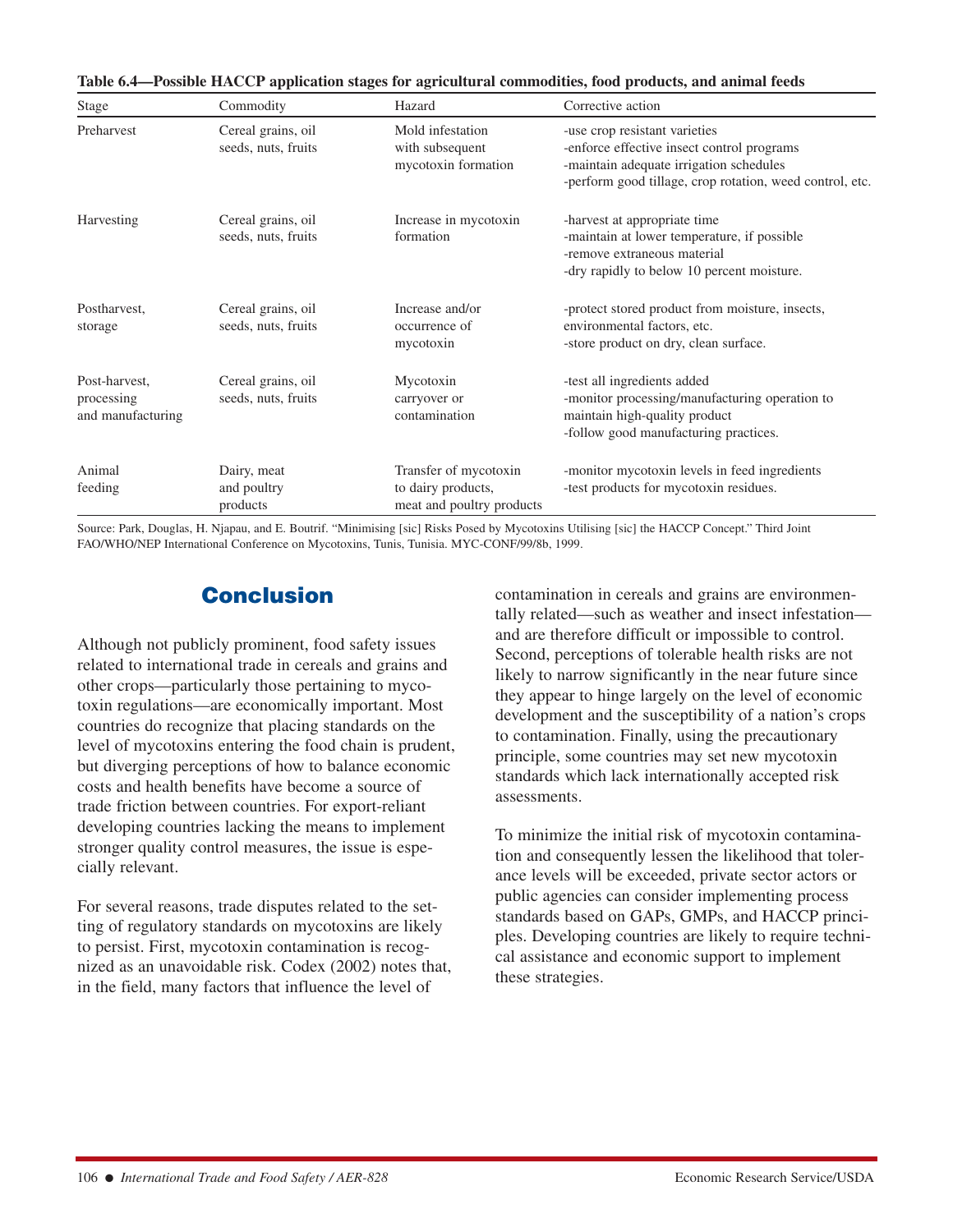# **References**

- Bhat, Ramesh, and S. Vasanthi. "Mycotoxin Contamination of Foods and Feeds: Overview, Occurrence and Economic Impact on Food availability, Trade, Exposure of Farm Animals and Related Economic Losses." Third Joint FAO/WHO/UNEP International Conference on Mycotoxins. Tunis, Tunisia, Mar. 3-6, 1999.
- Brenner, Kyd. DTB Associates. Personal Correspondence. June 14, 2002.
- Cardwell, K.F., A. Desjardins, S.H. Henry, G. Munkvold, and J. Robens. "Mycotoxins: The Costs of Achieving Food Security and Food Quality." APSnet. American Phytopathological Society. August 2001. *www.apsnet.org/online/feature/mycotoxin/top.html*, accessed Mar. 2, 2002.
- Codex Alimentarius Commission. "Code of Practice for the Reduction of Aflatoxin B1 in Raw Materials and Supplemental Feedingstuffs for Milk Producing Animals." CAC/RCP 45, 1997. *www.who.int/fsf/codex/codepracticereductionaflatoxin.pdf*, accessed Aug. 25, 2003.
- Codex Alimentarius Commission. "Proposed Draft Code of Practice for the Prevention (Reduction) of Mycotoxin Contamination in Cereals, Including Annexes on Ochratoxin A, Zearalenone, Fumonisins and Tricothecenes." Codex Committee on Food Additives and Contaminants, Thirty-fourth Session, Mar. 2002.
- Council for Agriculture Science and Technology. "Mycotoxins: Risks in Plant, Animal, and Human Systems." Task Force Report 139, . Ames, IA. 2003.
- Council for Agriculture Science and Technology. "Mycotoxins: Economic and Health Risks." Report 116, Council for Agriculture Science and Technology. Ames, IA. 1989. Cited in Miller (1995).
- European Communities (EC). "Council Directive 1999/29/EC on the undesirable substances and products in animal nutrition." Official Journal of the European Communities, April 1999. *http://europa.eu.int/eur-lex/pri/en/oj/dat/1999/ l\_115/l\_11519990504en00320046.pdf*, accessed June 13, 2002.

Food and Agriculture Organization of the United Nations. "A Forum for Safer Food." News & Highlights, 2002. *www.fao.org/news/2002/020106 e.htm*, accessed Jan. 29, 2002.

- GASCA. "Mycotoxins in Grain." Group for Assistance on Systems Relating to Grain after Harvest. Technical Center for Agricultural and Rural Cooperation (CTA), the Netherlands, Technical Leaflet No. 3. 1997. *www.fao.org/inpho/vlibrary/x0008e/X0008E00. htm#Contents*, accessed Mar. 8, 2002.
- Guerzoni, Maria. "Position Paper on Some Aspects Concerning Foodborne Diseases and Food Toxicity in the Mediterranean Areas." The Techno-Economic Analysis Network for the Mediterranean (TEAM), Working Group on Food Technology and Toxicity in the Mediterranean, 1999. Accessed from *www.jrc.es/projects/euromed/TEAM/FoodToxicity/fo odtoxicityguerzoni.pdf*
- Henson, Spencer, and J. Caswell. "Food Safety Regulation: an Overview of Contemporary Issues." *Food Policy*, 24. (1999): 589-603.
- Herrman, J., and R. Walker. "Risk Analysis of Mycotoxins by the Joint FAO/WHO Expert Committee on Food Additives (JECFA)." Third Joint FAO/WHO/UNEP International Conference on Mycotoxins. Tunis, Tunisia, Mar. 3-6, 1999.
- Lijewski, Bob. Grain Inspection, Packers and Stockyards Administration (GIPSA), U.S. Dept. Agr.. Personal correspondence. May 3, 2002.
- Miller, J.D. "Foodborne Natural Carcinogens: Issues and Priorities." *African Newsletter*, 6, Supplement 1, (1996):1-9. *http://www.occuphealth.fi/e/info/ anl/index.htm*, accessed Mar. 8, 2002.
- Miller, J.D. "Mycotoxins." International Institute of Tropical Agriculture, Mycotoxins in Food in Africa Workshop, Benin. November 6-10, 1995. *www.fao.org/inpho/vlibrary/new\_else/x5422e/x5422 e03.htm#mycotoxins*, accessed Mar. 12, 2002.
- Orriss, Gregory. "Animal Diseases of Public Health Importance." *Emerging Infectious Diseases*, 3, 4 (October-December, 1997). *www.cdc.gov/ncidod/ eid/vol3no4/orriss.htm*, accessed Mar. 5, 2002.